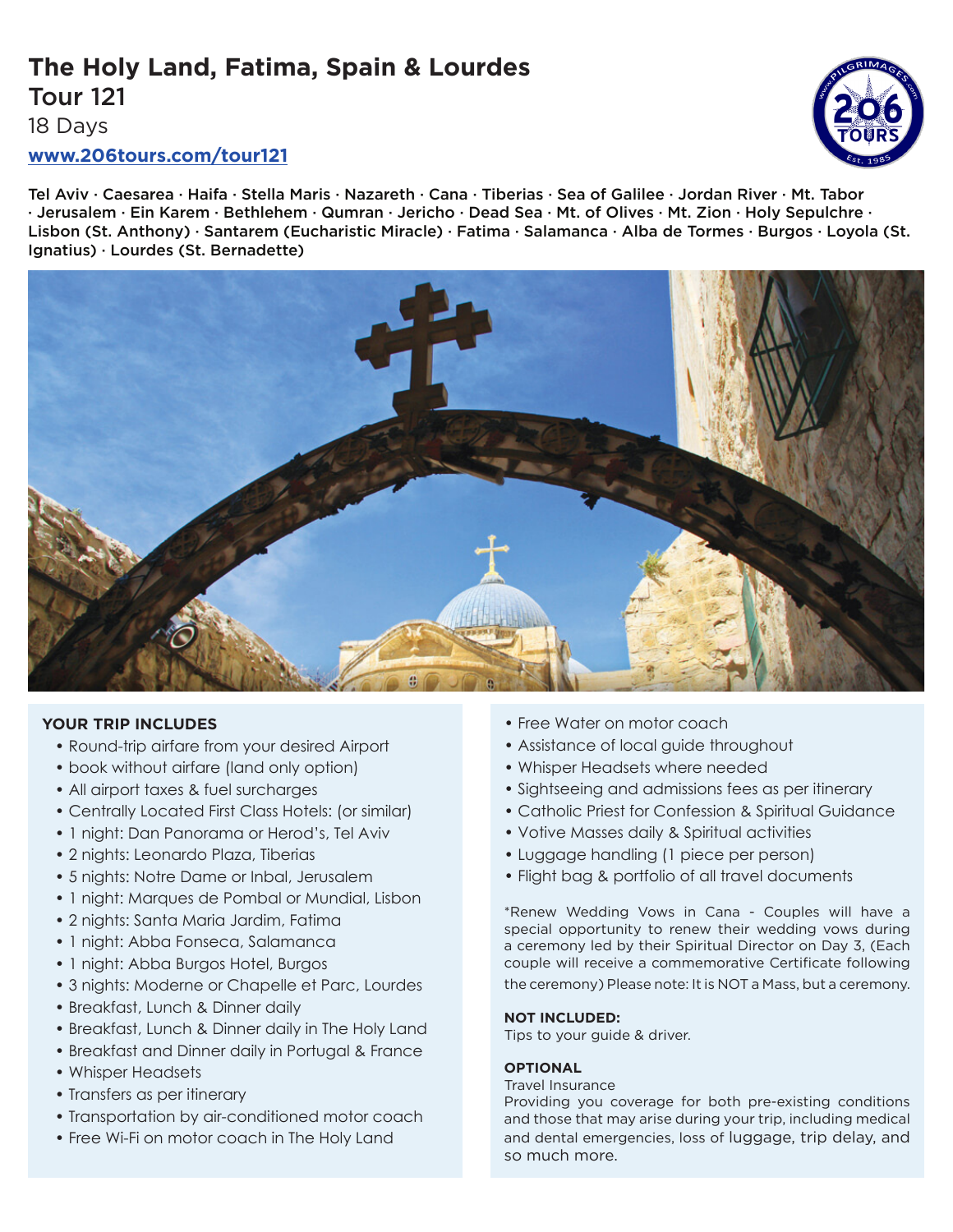# **Cancel For Any Reason**

A Cancellation Waiver - allowing you to cancel your trip and receive a refund anytime - up until 48 hours prior to departure.

#### **ABOUT YOUR TRIP**

Providing you coverage for situations that may arise during your trip, including medical and dental emergencies, loss of luggage, trip delay, and so much more.

#### About the Holy Land

If you desire to draw closer to Jesus of Nazareth, come, as we follow in His footsteps. You will have time to renew and affirm your faith each day of your pilgrimage; to pray and reflect. The Scriptures will come alive as you visit Our Lord's homeland. You will be inspired by the natural beauty of the landscape, in addition to its rich historical heritage. It is an encounter that has changed the lives of many pilgrims, an act of faith and prayer. Pilgrims have been traveling to the Holy Land for hundreds of years, and as part of your pilgrimage, we include many of the rich traditions that have evolved over time. The maxim at the entrance to the Church of the Nativity says: "We are hoping that: If you enter here as a tourist, you would exit as a pilgrim. If you enter here as a pilgrim, you would exit as a holier one." We pray that same will occur when you join this 206 Tours pilgrimage.

## Day 1: Depart for the Holy Land

Make your way to your local airport where you will board your overnight flight. Your meals will be served on board.

#### Day 2: Arrive in Tel Aviv

Upon arrival at Ben Gurion Airport in Tel Aviv, make your way to the baggage claim area and collect your luggage. Proceed to the Arrival's Hall, where you will be greeted by your tour guide and/or driver. Transfer to your hotel in Tel Aviv to check-in. Enjoy dinner at the hotel before retiring for the evening.

## Day 3: Caesarea - Stella Maris - Nazareth - Tiberias - Cana

#### *Theme: The Annunciation*

Following breakfast, you will drive to Caesarea, the former capital of Judea. You will have the opportunity to visit the archaeological remains of this ancient port, which aided as base for the Herodian navy. Shortly after the time of Jesus Christ, it was revealed to Peter in Caesarea that the Good News (to repent) is not only intended for Jewish people, but also the entire world. This is the place which officially ended the tradition of adhering to the Jewish ceremonial laws. As a result, Peter baptized a group of gentiles, the

Roman Centurion, Cornelius, and his family. Continue North to Haifa, where you will find Stella Maris, a Carmelite Monastery. The monastery is located above the cave where Elijah, the prophet, once lived. A colorful painting of this "wonder-worker" can be found on the ceiling of the Church. Following this visit, enjoy the scenic drive (with view of the bay of Acco) to Nazareth. In Nazareth, you will experience the town where Mary once lived and where Jesus lived as a child (Matthew 2:23). During the visit to Nazareth, visit the Church of the Annunciation which includes the church of St. Joseph (It's not Byzantine - it's from 1914-21 built over Byzantine ruins), which tradition identifies it with the workshop of Joseph and the house of the Holy family. Continue with a visit of the Church of the Incarnation, viewing at Grotto the remains of the house of the Blessed Virgin where the Angel appeared and announced the good news. Following Pilgrims path you will visit Mary's well, where often the Virgin Mary would have walked to draw water from the spring. The next stop will be to Cana where you will visit the Franciscan Wedding Church. Couples will have the opportunity to participate in the ceremony to renew their wedding vows. Your first day culminates with a transfer to Tiberias. Upon arrival in Tiberias, you will check-in to your hotel for dinner and an overnight.

#### Day 4: Tiberias: Sea of Galilee

*Theme: The Ministry of Christ in the Galilee*

Today, begin with breakfast at the hotel, followed by a boat ride on the beautiful and scenic Sea of Galilee (Luke 5:1). Upon docking the boat, you will have the opportunity to view the remains of a boat that dates back to the time of Jesus. Following the Sea of Galilee, we continue to the Mount of Beatitudes, where Jesus proclaimed His great Sermon on the Mount (Luke 6:20-49). Near the Mount, is Tabgha, one of Jesus' miracle sites. At Tabgha, Jesus fed the crowd of 5,000 people from five loaves of bread and two fish (Luke 9:10-17). Also, in Tabgha is St. Peter's Primacy where Jesus bestowed church leadership upon Peter (John 21:9). Continue to visit the birthplace of Mary Magdalene in Magdala. During the time of Jesus, this village was a prosperous fishing village that exported fish and garum (a fish sauce reduction; popular in Roman cooking). Your day concludes at Capernaum, the launching place of Jesus' ministry. In Capernaum, see the Synagogue where Jesus taught (Mark 1:21- 29) and gave His sermon on the Bread of Life. Return to the hotel for dinner and an overnight.

## Day 5: Jordan River - Mt. Tabor - Jericho - Jordan River - Jerusalem

#### *Theme: The Transfiguration*

After breakfast, drive to the site of the Transfiguration, Mount Tabor (Matthew 17:1-50). At this site, you will have some time to reflect on Christ's Humanity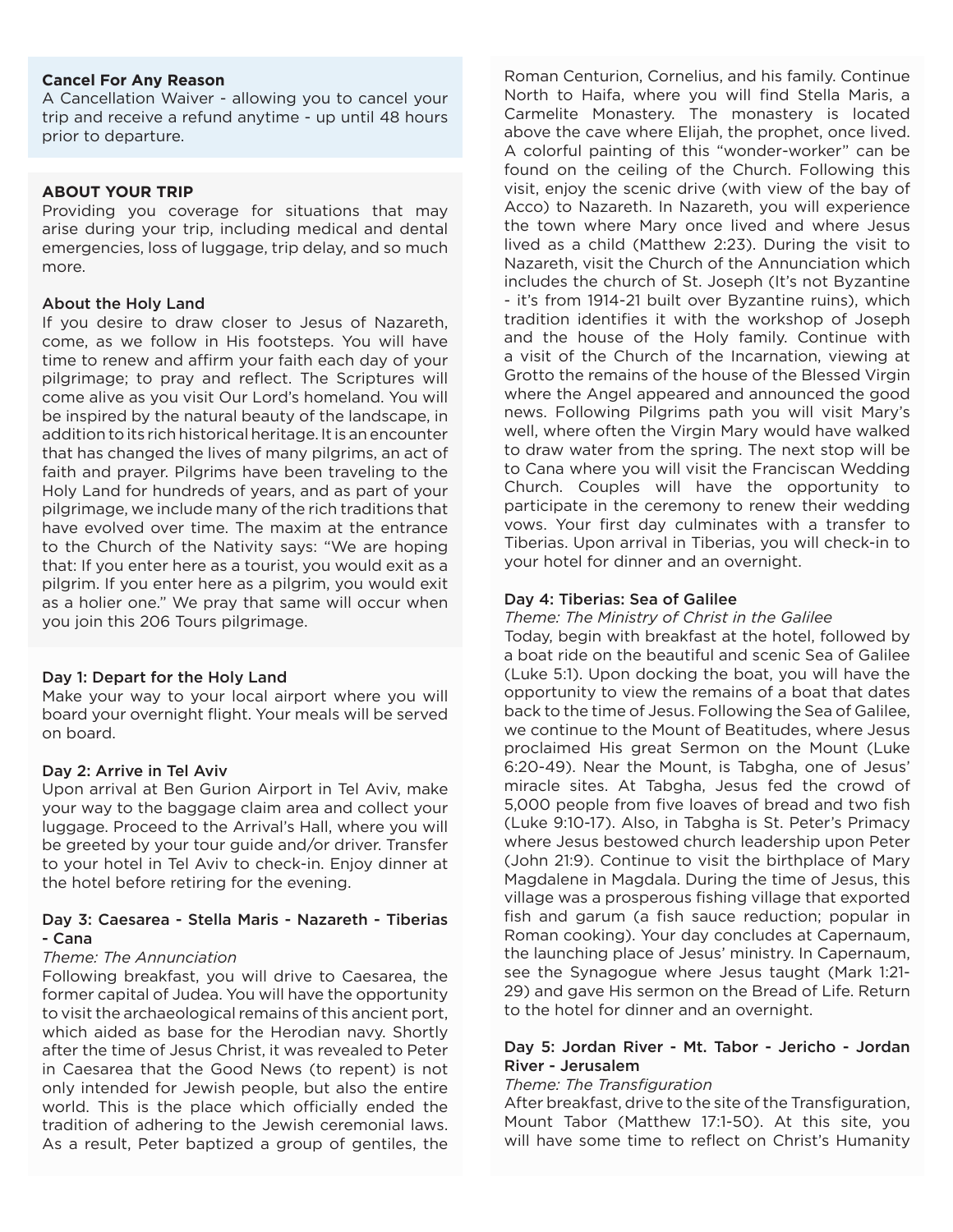and Divinity. Celebrate Mass at the Basilica of the Transfiguration and then continue south towards the Jordan Valley, to the oldest inhabited city in the world, Jericho (Joshua 6:12-25). In Jericho, you view the exact location, the Mount of Temptation, where the Devil tempted Jesus during his forty-day fast (Luke 4:1). Following the visit to this mountain, continue to Jesus' baptismal site on the River Jordan (Matthew 3:13-17). After some time at the Jordan River, you will transfer to Jerusalem to check-in to your hotel and enjoy dinner and overnight.

# Day 6: Jerusalem: Temple Model - Ein Karem - Bethlehem

# *Theme: The Visitation and Nativity*

This morning, enjoy breakfast before we start our day in Jerusalem, which houses the temple to which Jesus was Presented (Luke 2:22). Visit a model of the Second Temple as it was in the time of Jesus. Following this visit, you will take a short drive to the village of Ein Karem, the birthplace of John the Baptist. It is known that there are two churches in Ein Karem, representing the two homes of Zechariah and Elizabeth. The first is in a valley where the birth of St. John the Baptist is commemorated (Luke 1:39- 80) in the Church of the Nativity of St. John the Baptist. The second is on a hill where Elizabeth spent five months in seclusion (Luke 1:24) at the Church of the Visitation. You will have a chance to visit both of these churches and have the opportunity to pray the Mystery of the Rosary as you walk up the hill to the Church of the Visitation. In the afternoon, transfer to Bethlehem, the birthplace of Jesus. In Bethlehem, you will have the opportunity to view the Shepherd's Fields (Luke 2:8). In the caves of these fields, you are still able to see the soot marks of fires that shepherds lit to keep warm. The tour concludes at the Manger Square, which stands in front of the Church of the Nativity. As you enter the Church, you will proceed down to the Grotto of the Nativity which marks the spot of Our Savior's birth (Matthew 2:1-18). Beneath the altar, there is a silver star and a Latin inscription that states: HIC DE VIRGINE MARIA JESUS CHRISTUS NATUS (Here Jesus Christ was born to the Virgin Mary). Following Mass in this Sacred space, return to the hotel for dinner and an overnight.

# Day 7: Bethany - Dead Sea

*Theme: Early Years in Jerusalem & the Wilderness* Following breakfast at your hotel, you will travel down the Jordan Valley to Qumran. Qumran is made up of 2,000 year old ruins from the days of the Second Temple and also the site where the Dead Sea Scrolls were written and discovered (Ezekial 47:8-10). These writings have helped further the understanding of Jewish background in Christianity. Time and weather permitting, you will have the opportunity to take a float in the Dead Sea, the lowest and saltiest spot

on Earth. Continue as you travel through the Judean wilderness, the site where Jesus spent His 40 days of fasting. The day of touring culminates with a transfer to Bethany. Bethany is the site where Jesus raised Lazarus from the dead which foreshadows His own Resurrection (John 11:38-44). Return to the hotel for dinner and an overnight.

# Day 8: Jerusalem: Mt. Of Olives - Gethsemane - Mt. Zion (Upper Room) - Western Wall

*Theme: Palm Sunday and the Agony in the Garden* After breakfast, you will make your way to the Mount of Olives, where you will be able to take in the beautiful, panoramic view of Jerusalem. Historically, the Mount of Olives was a mandatory transit point for Jesus during many iconic moments. Visit the Pater Noster Shrine where Jesus taught His disciples the Lord's Prayer (Pater Noster) (Luke 11:1-4). You will have the opportunity to stop at Dominus Flevit which is a Church that commemorates where Jesus wept for Jerusalem (Luke 19:41). Continue on to Gethsemane, a garden at the foot of the Mount of Olives. Jesus brought His disciples here to pray the night before He was crucified (Luke 22:29-53). The Garden still contains trees with roots that date back to the time of Jesus. Your next stop, the Church of All Nations, is built over the "Rock of Agony". This is where Jesus prayed alone on the night of His arrest. Throughout this time, you are invited to remain in prayer and to reflect on Christ's agony that He experienced. You will have the opportunity to visit the Western Wall, which is the last remnant of the Jewish Temple after it was destroyed in 70 A.D. Continue with a visit to the house of the High Priest Caiaphas (Church of St. Peter in Gallicantu). This Church commemorates where Jesus was examined and eventually imprisoned before the Council in Jerusalem. It also commemorates Peter's Denial of Christ (John 18:15-18), Peters' repentance, and Jesus' forgiveness of Peter. You will also visit the Upper Room on Mt. Zion. The Upper Room is where Jesus and His disciples celebrated the Last Supper (Matthew 26:17-30) and where Jesus appeared to His disciples after His Death and Resurrection (Mark 16:14). In addition, visit the nearby Benedictine Church of the Dormition. Tradition tells us that this Church is where Mary, the Mother of Jesus, "fell asleep." At the end of this prayerful day, return to your hotel for dinner and an overnight.

# Day 9: Jerusalem: Via Dolorosa - Holy Sepulchre

# *Theme: The Way of the Cross, The Crucifixion, The Resurrection*

This morning you will have a very early wake-up to begin the Via Dolorosa (The Way of the Cross) at the Antonia Fortress. This is the spot where Jesus was condemned to death by Pontius Pilate (John 18:28- 19:16). Following His condemnation, He was taken (on the Road to Calvary) to His place of Crucifixion.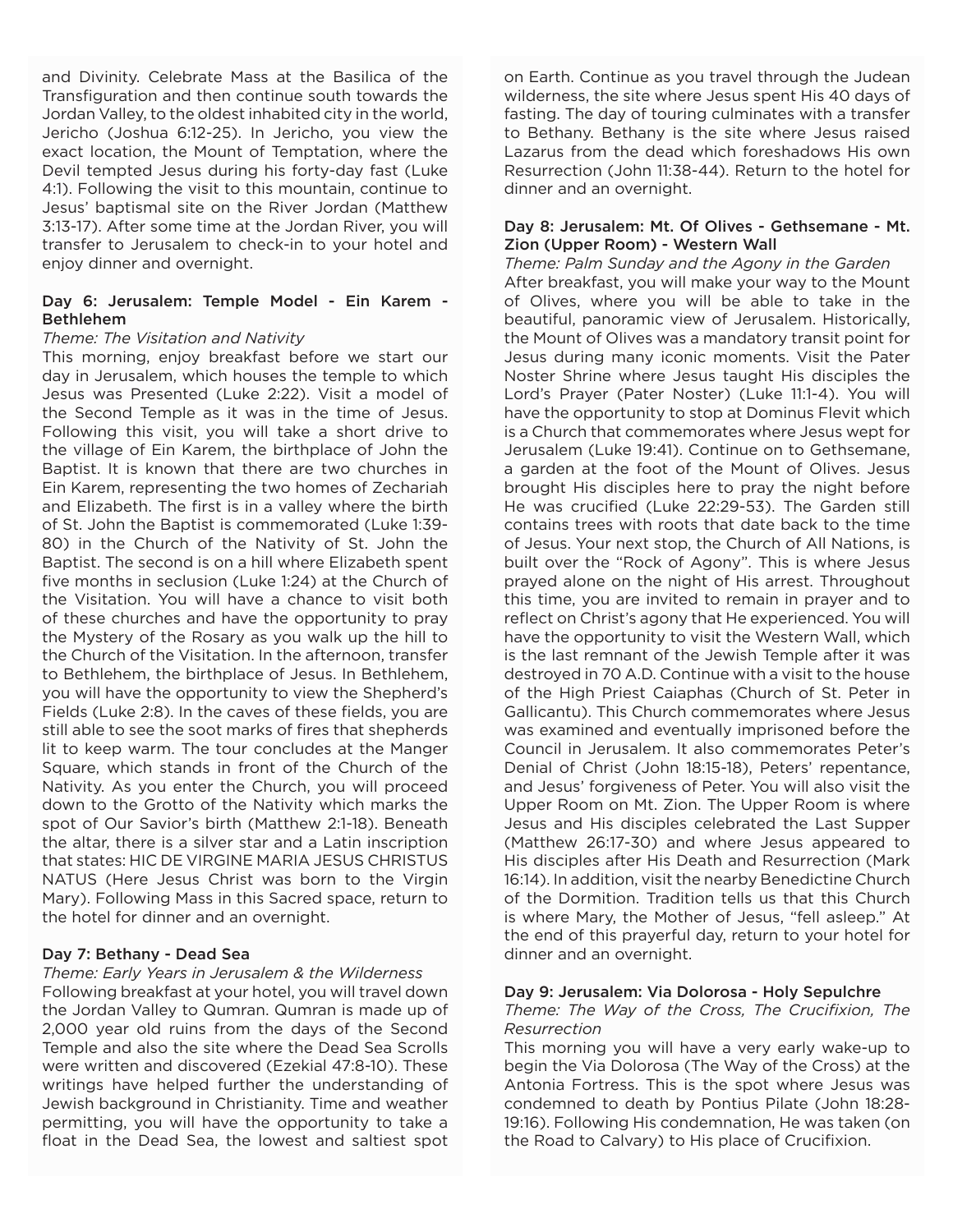Reflect upon the Stations of the Cross as you travel through the markets of the Old City to the Church of the Holy Sepulcher (Luke 23:26-33). This sacred destination is the site of Calvary (Jesus' crucifixion place) and His tomb (Luke 23: 50-55). Celebrate Mass at the Church of the Holy Sepulchre. Following Mass, we will return to the hotel to enjoy breakfast. You will continue your day with a visit to the Church of St. Anne's, the home of Jesus' maternal grandparents (Anne and Joachim); and the Pool of Bethesda, where Jesus healed the crippled man (John 5:1-9). This afternoon, enjoy a revisit to the Old City. Following this visit return to the hotel to enjoy dinner and an overnight at your hotel.

# Day 10, Tel Aviv - Lisbon

After an early breakfast and heartfelt farewells, transfer to the Tel Aviv airport for your flight(s) to Lisbon. Upon landing at Lisbon Airport, and after claiming your baggage, proceed to the arrival's hall, where you will be greeted by your tour guide and/or driver. This afternoon we will enjoy Panoramic tour of Lisbon, which will include St. Jerome's Monastery, built to give thanks to the Virgin Mary, we will drive by the Belem Tower and many landmarks including the 25th of April Bridge, Basilica of the Star, and the Marquee of Pombal Square. Our last stop will be St. Anthony's Church. Patron Saint of lost things is best known as St. Anthony of Padua (Italy), but he was born and baptized here in Lisbon, Portugal. The Church where we will celebrate Mass is built upon St. Anthony's birth. Welcome dinner and overnight in Lisbon.

## Day 11, Lisbon - Santarem - Fatima

Today, we will head to Fatima, on the way will stop in town of Santarem for Mass at St. Stephens Church, and to venerate the 13th century Eucharistic Miracle. Continue to Fatima, a Hamlet of Aljustrel, the birthplace and home of the three shepherd children. Dinner and overnight in Fatima.

# Day 12, Fatima

Today will surely be a memorable experience, as you pray and meditate upon one of Our Blessed Mother's apparition sites. Our Lady appeared to three shepherd children; Lucia (age 10), Jacinta (age 7), and Francisco (age 9). These apparitions occurred monthly from May until October of 1917. Historically, as the entire world was in true turmoil, Our Lady's most prominent message during this time was to pray for world peace. The destruction of the world at that point in history was also mentioned by Our Lady in her messages of Fatima, and more specifically, in her second secret to the children. Our profoundly reflective day begins with a visit to the Little Chapel of the Apparitions. This simple, yet modern, chapel is the site where the Virgin Mary first appeared on May 13, 1917. Continue with a visit to the stunning

neoclassical church, the Basilica of Our Lady of the Rosary. This Sacred space contains the tombs of St. Francisco, St. Jacinta, and Sister Lucia. View the monument that commemorates the Sacred Heart of Jesus, in the square. Due to Our Lady's consistency in Her messages to pray the Rosary, this Basilica also features fifteen altars, dedicated to the fifteen mysteries of the Rosary. While in the Basilica, you will be able to feel, through the Love of Our Lord and Lady, the many graces that were received here. Visit the Museum with the exhibition: Fatima: Light and Peace. Continue with a visit to the Holy Trinity Basilica. After free time for lunch, we will experience Christ's unconditional love by participating in the Stations of the Cross along the Via Sacra. The "Sacred Way" marks the path taken by the shepherd children of Fatima to their first apparition with Our Lady. It is composed of fifteen small chapels in commemoration of the Passion of Our Lord. The fifteenth station, the Resurrection, can be found close to the Chapel of Calvary, dedicated to St. Stephen, King of Hungary. The day ends with a visit to Valinhos, the site of Our Lady's August 1917 apparition and the first and third apparition of the Angel. Your night will conclude with private devotions, and a candlelight procession, requested by Our Lady (1917). Enjoy dinner and a comfortable night's rest in Fatima.

# Day 13, Fatima - Salamanca

Depart Fatima and head to Salamanca, following a full breakfast at the hotel. Salamanca is a city in the Castilla y Leon region, and is known for its large University, the oldest in Spain that is still active, along with its prominent culture. Our walking tour will bring us by the most noteworthy sites such as; the grand Plaza Mayor, an iconic square filled with food, shopping and city events; La Clerecia, a church and college of the Jesuit Order that was constructed in the seventeenth century; La Casa de las Conchas, currently a public library but also, a monument noted and decorated by shells, which symbolizes the ever-famous pilgrimage to Santiago (El Camino); the University of Salamanca, the oldest University in Spain and the third oldest in Europe; the Roman Bridge, extends along the River Tormes, is a national monument and among one of Salamanca's sturdiest bridges; La Iglesia de San Marcos, constructed in the Romanesque style and contains breathtaking paintings that portray many scenes of Our Lady's life; La Iglesia de San Martin, a church devoted to St. Martin de Porres, who is the patron saint of mixedrace people and all those seeking interracial harmony. Visit the inside of the two joint Salamanca Cathedrals (old and new), one of which is a Romanesque style and the other a Gothic style. Following this eventful day, you will return to your hotel for a delicious meal with your group and an overnight at your hotel in Salamanca.